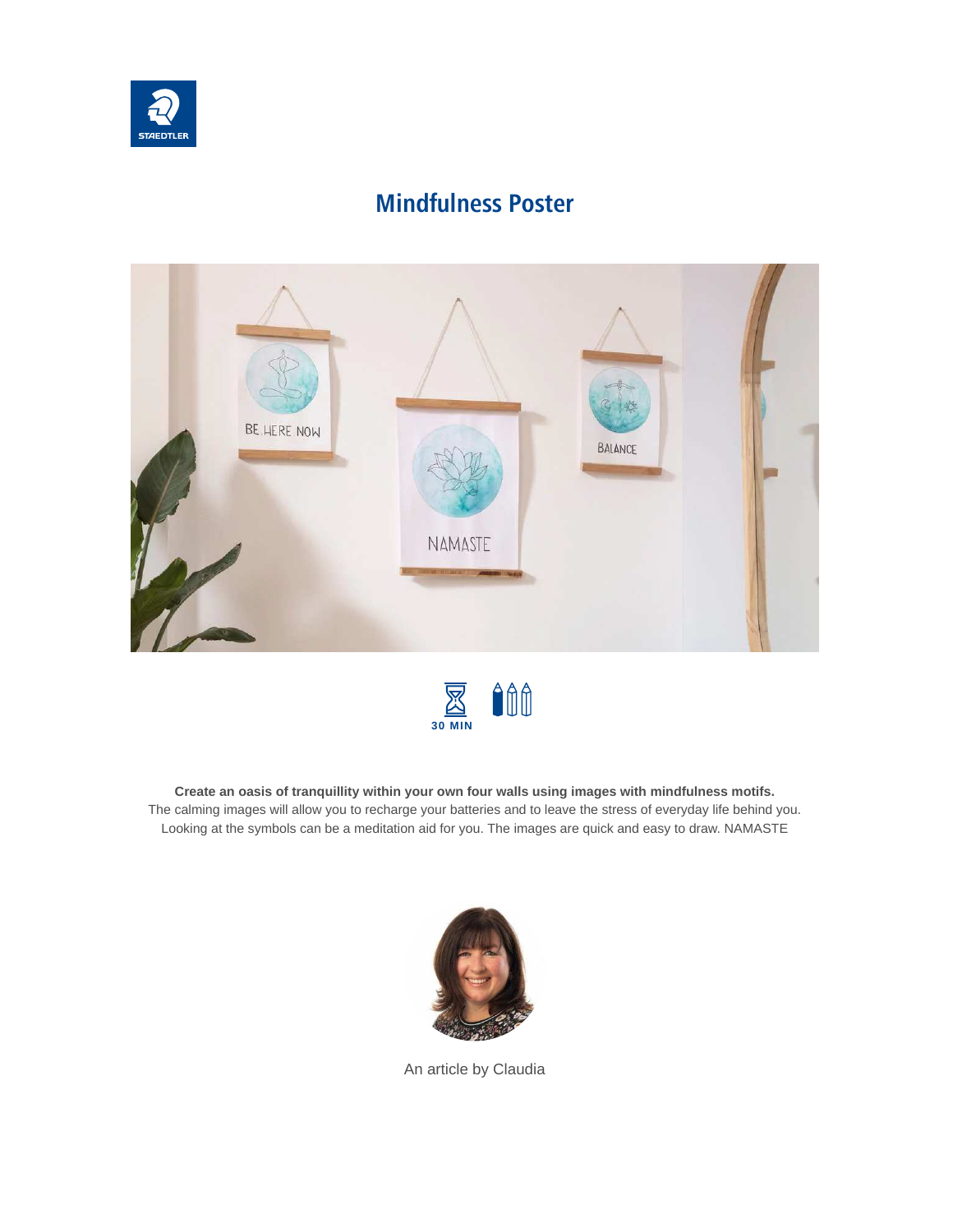## **Step-by-step tutorial**





Print out the motifs.

Use a soft pencil (Mars Lumograph, B5) to evenly shade the back of the template motif.

**Tip:** You can enlarge the template accordingly for paper sizes larger than A4. For larger motifs, you should only use the pigment liners with a width of 1.0 or 1.2.



Precisely place the template (with the front facing up) on the drafting paper. Then trace the outline and lines using a sharp pencil (HB).

This transfers the motif to the paper. Before removing the template, check the bottom corners to see if all the lines have transferred.







Now draw a circular colour gradient using 4 watercolour pencils (from one colour family). In our example, we have used turquoise and green tones.

To draw this circle, draw a wide band in the circle with each colour (from light to dark).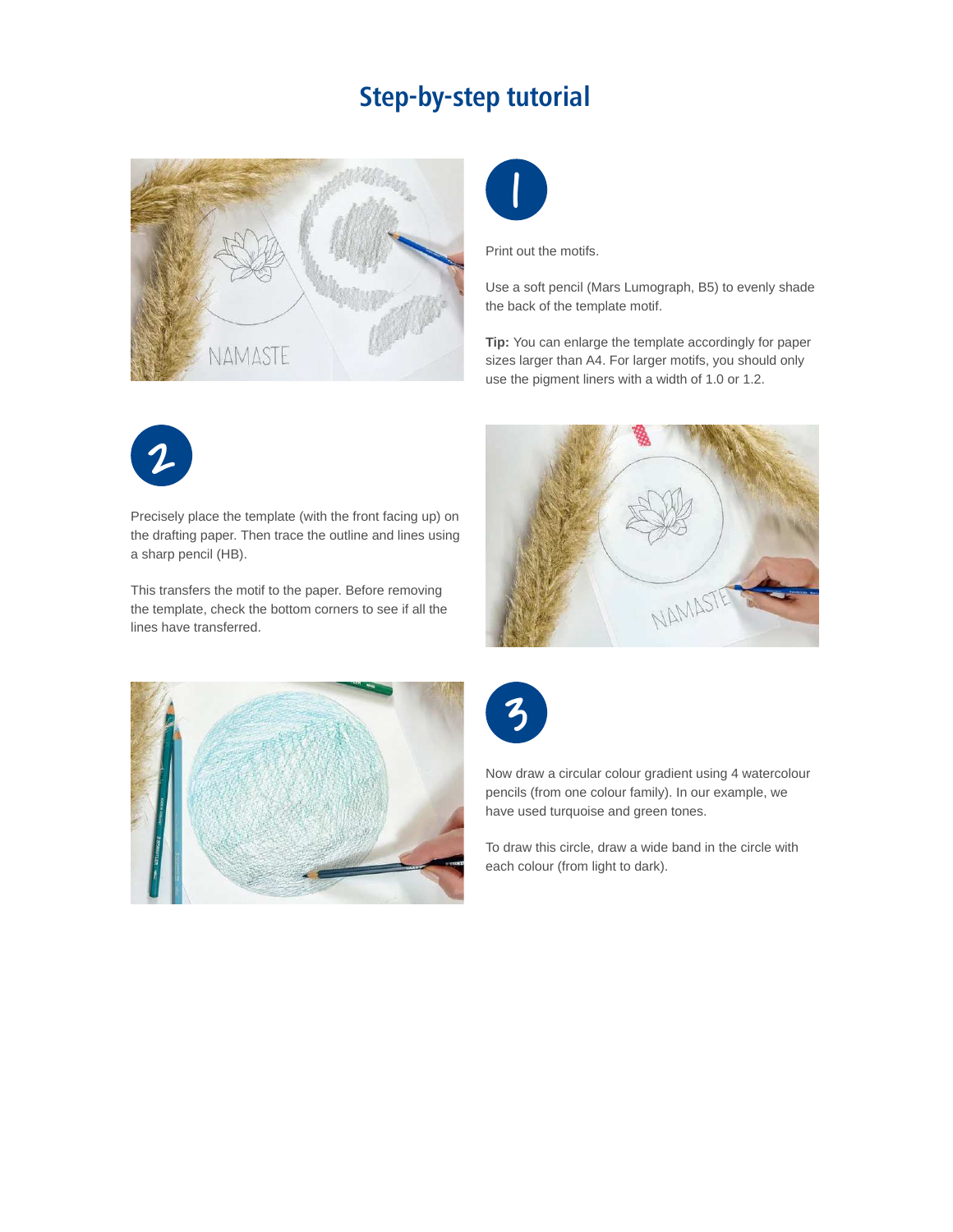

Blend the colours together using the brush and water.

Start with the light shade and finish with the dark shade. The colour can be well distributed by tilting the paper slightly. Let everything dry fully.







Now outline the circle with the pigment liner (line width 0.1).



Using a thicker pigment liner (e.g. line width 1.0 or 1.2), slowly trace the lines of your chosen motif. Then trace the lettering with a 1.0 line width. To finish, carefully erase all the pencil lines.



### **Material overview**